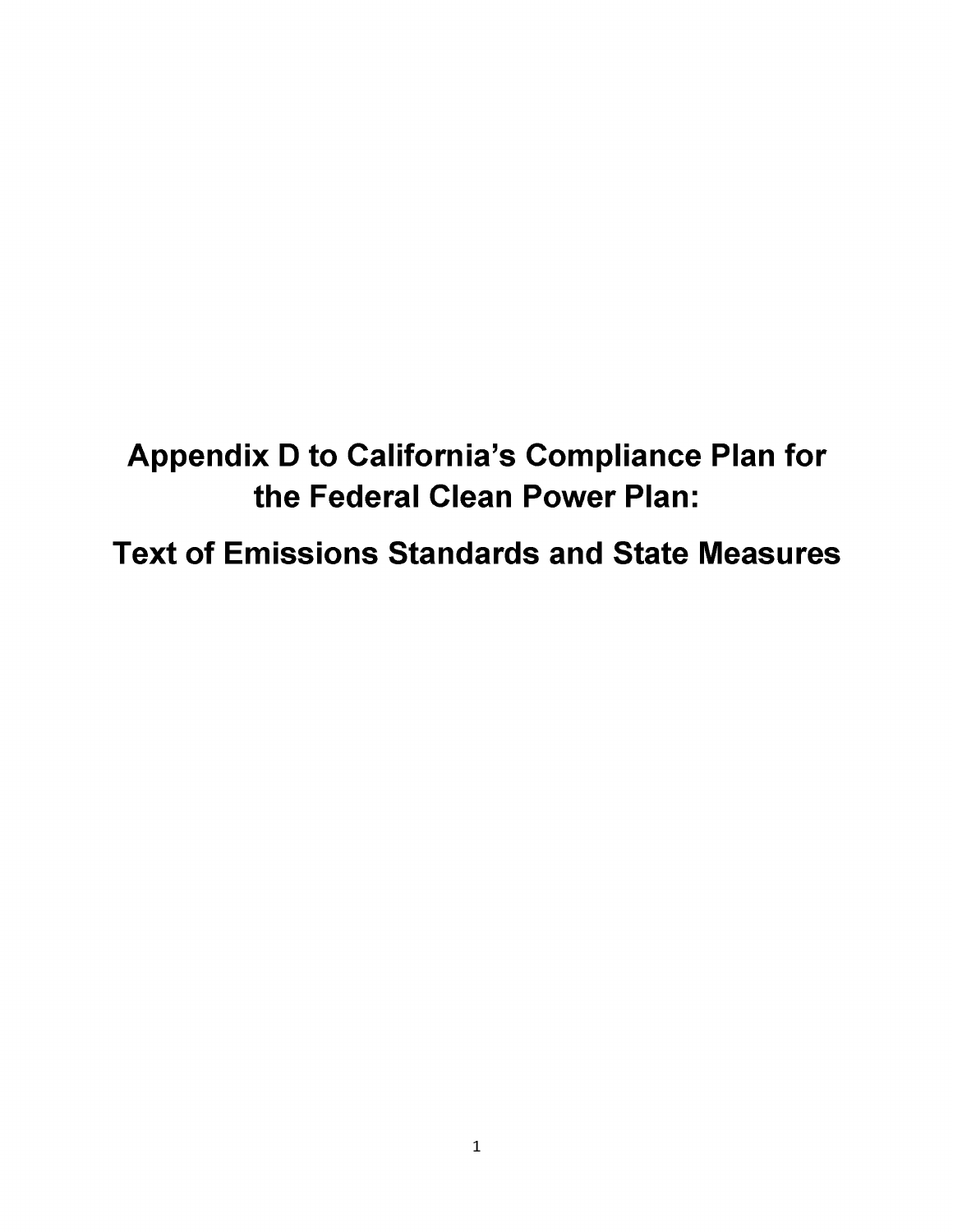This appendix provides the text of the existing and proposed regulations that support this Compliance Plan. Those components are as follows:

| Regulation <sup>1</sup>                                        | <b>Summary</b>                                                                                                                                                                                                                                       | <b>Status</b>                                                             |
|----------------------------------------------------------------|------------------------------------------------------------------------------------------------------------------------------------------------------------------------------------------------------------------------------------------------------|---------------------------------------------------------------------------|
| 17 CCR § 95160                                                 | Defines source category of<br>affected EGUs for reporting                                                                                                                                                                                            | State reporting requirement<br>for Compliance Plan                        |
| 17 CCR § 95161                                                 | <b>Adopts relevant CPP</b><br>definitions for reporting                                                                                                                                                                                              | State reporting requirement<br>for Compliance Plan                        |
| 17 CCR § 95162                                                 | Monitoring and<br>recordkeeping<br>requirements for affected<br><b>EGUs</b>                                                                                                                                                                          | State reporting requirement<br>for Compliance Plan                        |
| 17 CCR § 95163                                                 | Emissions and data<br>reporting requirements for<br>affected EGUs                                                                                                                                                                                    | State reporting requirement<br>for Compliance Plan                        |
| 17 CCR § 95859 and<br>Appendix D                               | Establishes mass-based<br>emission standards within<br>the Cap-and-Trade<br>Regulation and backstop<br>emission standards for<br>affected EGUs, provides<br>interim and final targets,<br>and requires compliance<br>with relevant MRR<br>provisions | Emission standards and<br>federally enforceable<br>reporting requirements |
| 17 CCR §§ 95800-96022<br>(excluding § 95859 and<br>Appendix D) | State-level Cap-and-Trade<br>Regulations, including<br>definitions of compliance<br>periods.                                                                                                                                                         | State measure                                                             |

## **Components of the Compliance Plan**

This appendix includes the full text of proposed amendments to the Mandatory Reporting Regulation and the Cap-and-Trade Regulation that relate to the CPP (amendment additions are underlined). It also includes the existing text of those regulations. Further amendments to those regulations that do not include the CPP are not included.

## **Amendments to the Mandatory Reporting Regulation**

#### **Subarticle 6. Reporting Requirements and Calculation Methods for Electricity Generating Units Subject to the Clean Power Plan**

## **§ 95160. Definition of Source Category and Applicability.**

<span id="page-1-0"></span><sup>1</sup> Some of these regulations are being amended simultaneously with the finalization of this Compliance Plan. They are described in their amended form.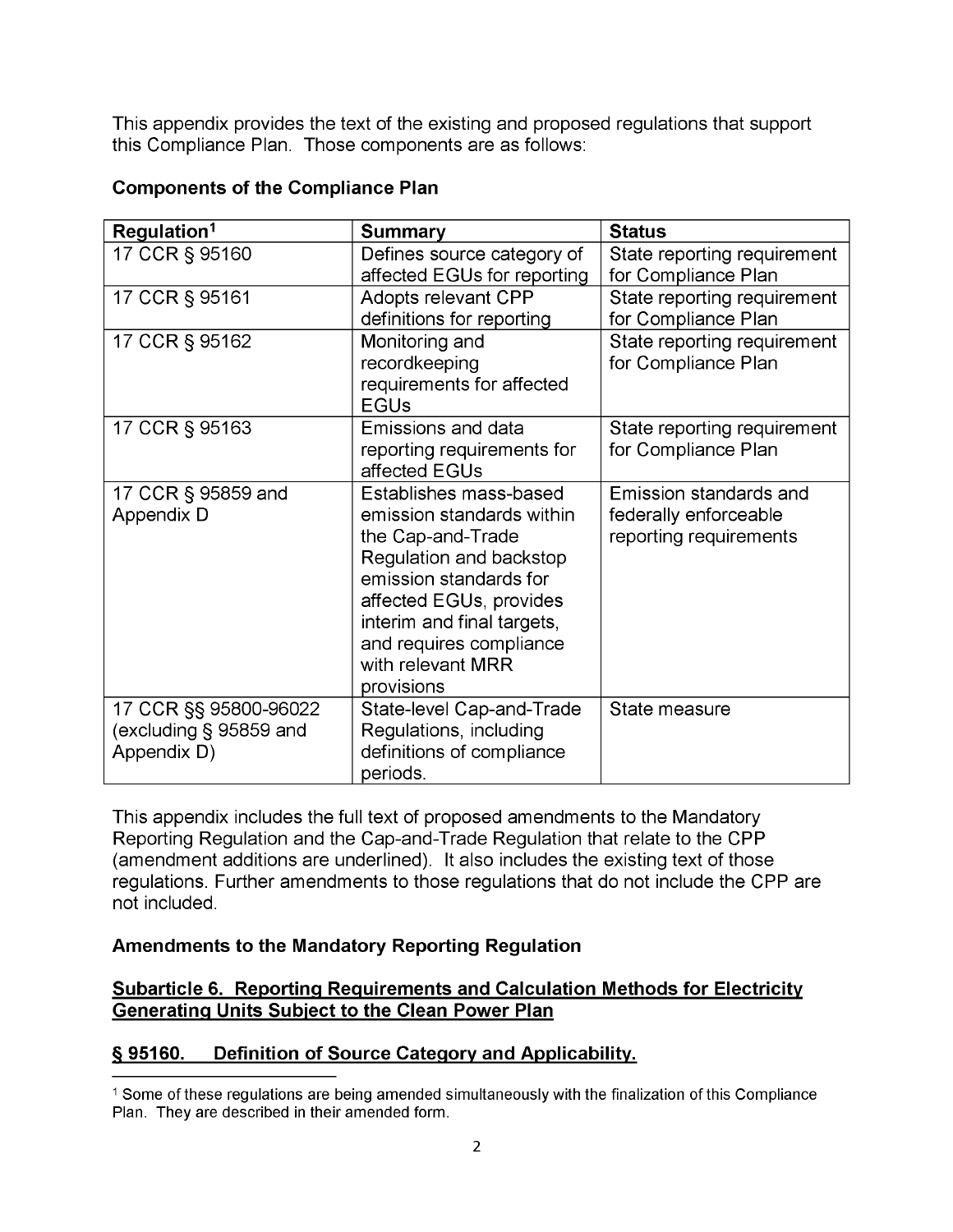- (a) U.S. EPA Clean Power Plan Rule. This subarticle incorporates the following specific provisions of the U.S. EPA Clean Power Plan Final Rule, Subpart UUUU— Emission Guidelines for Greenhouse Gas Emissions and Compliance Times for Electric Utility Generating Units; 40 Code of Federal Regulations (CFR) Part 60, Subpart UUUU: 40 CFR sections 60.5845, 60.5850, 60.5860, and 60.5880, published in the Federal Register on October 23, 2015.
- (b) Each of the provisions of this subarticle become effective starting with 2021 data submitted in 2022, if U.S. EPA has approved, as memorialized by publication in the Federal Register and Code of Federal Regulations, that provision as part of California's plan for compliance with the Clean Power Plan.
- (c) For the purposes of this article, the Clean Power Plan electricity generating unit source category consists of any affected EGU, which is a steam generating unit, integrated gasification combined cycle facility (IGCC), or stationary combustion turbine that commenced construction on or before January 8, 2014, and meets the relevant applicability conditions specified in Subpart UUUU of 40 CFR Part 60, §60.5845 paragraphs (b)(1)-(b)(3). EGUs excluded from being affected EGUs are specified in 40 CFR Part 60, §60.5850.
- (c) Any affected EGU is also subject to all other applicable requirements of this article, including but not limited to sections 95101 through 95108 and section 95112, except as modified in this subarticle. All affected EGUs are subject to the full verification provisions of this article.
- (e) Any affected EGU must comply with the emission estimation provisions of this subarticle, and must not use other emission calculation methods, such as those specified in section 95115.
- (f) Any affected EGU must separately monitor and report emissions and other data for each affected EGU, except as provided under section 95162(a)(4) of this subarticle. The provisions allowing unit aggregation specified elsewhere in this article do not apply to affected EGUs.
- (g) Affected EGUs remain subject to the provisions of this subarticle unless they undergo a complete and permanent shutdown, with a full cessation of all GHGemitting processes and operations as specified in section 95101(h).

NOTE: Authority cited: Sections 38510, 38530, 39600, 39601, 39602, 39607, 39607.4 and 41511, Health and Safety Code. Reference: Sections 38530, 39600 and 41511, Health and Safety Code.

## **§95161. Definitions.**

(a) For the purposes of this subarticle, definitions specified in Subpart UUUU of 40 CFR Part 60, §60.5880 shall apply for affected EGUs. Should a conflict exist between definitions of this subpart, and definitions of section 95102 of this article, the definitions identified in this subarticle take precedence for affected EGUs.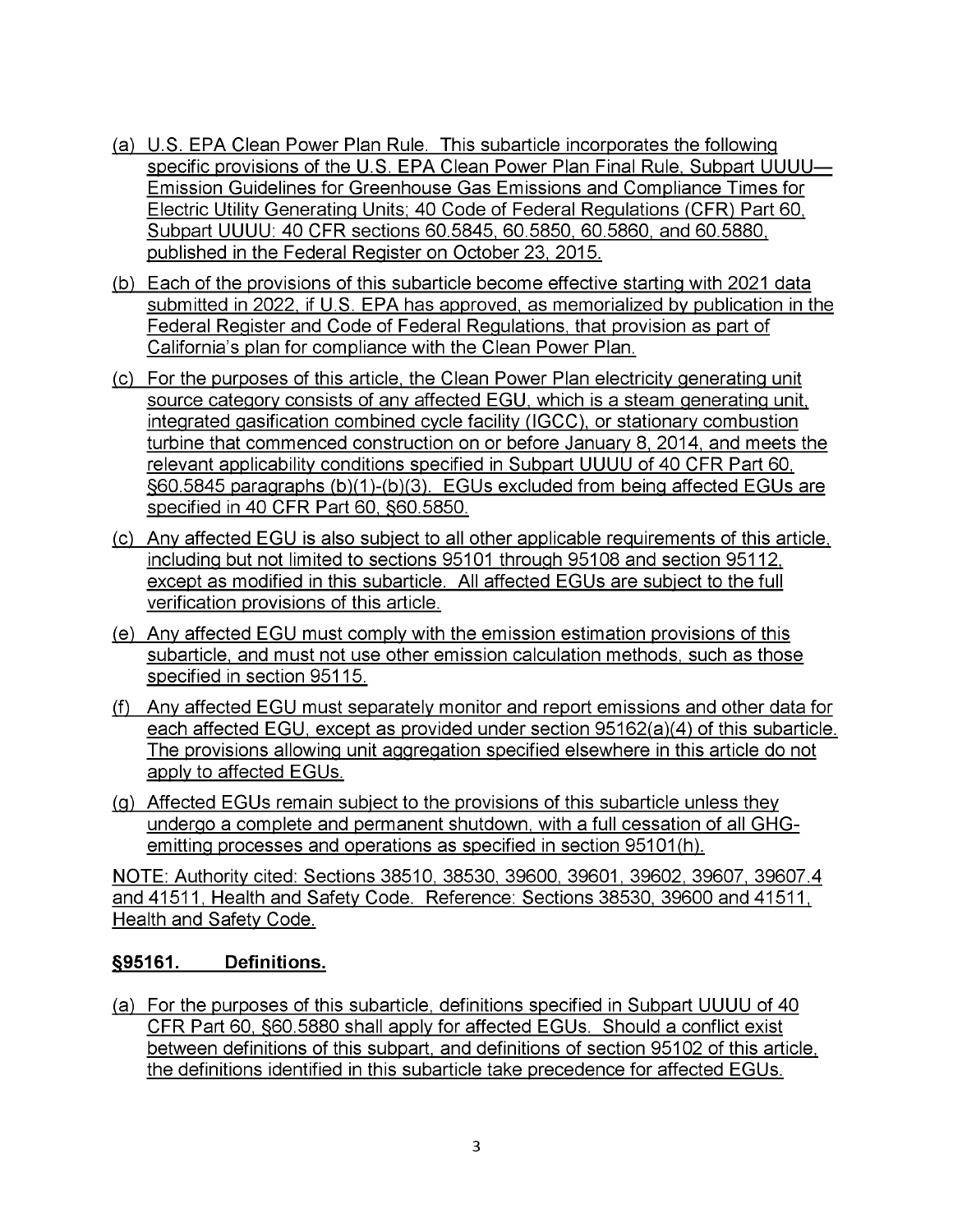NOTE: Authority cited: Sections 38510, 38530, 39600, 39601, 39602, 39607, 39607.4 and 41511, Health and Safety Code. Reference: Sections 38530, 39600 and 41511, Health and Safety Code.

## **§95162. Monitoring and Record Keeping Requirements**

- (a) Owners and operators of affected EGUs must follow the applicable monitoring provisions of this section.
	- (1) Affected EGUs must prepare a monitoring plan as specified in 40 CFR §60.5860(a)(1).
	- (2) For two or more affected EGUs which share a common exhaust gas stack, and are implementing continuous emissions monitoring per 40 CFR §60.5860(a)(3), and meet the requirements of 40 CFR §60.5860(a)(6), owners or operators may monitor CO<sub>2</sub> emissions at the common stack and calculate hourly net electric output for the common stack as specified in 40 CFR §60.5860(a)(6).
	- (3) For two or more affected EGUs in which exhaust gases are emitted to the atmosphere through multiple stacks (or if the exhaust gases are routed to a common stack through multiple ducts and you elect to monitor in the ducts), owners or operators must follow the provisions of 40 CFR §60.5860(a)(7).
	- (4) If two or more affected EGUs serve a common electric generator, owners or operators must comply with the provisions of 40 CFR §60.5860(a)(8).
- (b) The owner or operator of an affected EGU must maintain the following records for at least 10 years after the submission of each report, occurrence, measurement, maintenance, corrective action, report, or record, whatever is latest according to U.S. EPA Standards of Performance for New Stationary Sources, 40 Code of Federal Regulations (CFR) Part 60, Subpart A, Section 60.7, July 1,2012, which is hereby incorporated by reference. The owner or operator of an affected EGU must maintain each record on site for at least 2 years, and may maintain the records off site and electronically for the remaining year(s).
	- (1) Data as specified under the provisions of 40 CFR §60.5860(b)(1)-(3).
	- (2) Records as specified by 40 CFR  $\S60.5860(c)(1)$  and 40 CFR §60.5860(c)(2)(i)-(iii) which includes data collected or used for calculations in applicable sections of 40 CFR §60.5860(a)-(b).

NOTE: Authority cited: Sections 38510, 38530, 39600, 39601, 39602, 39607, 39607.4 and 41511, Health and Safety Code. Reference: Sections 38530, 39600 and 41511, Health and Safety Code.

## **§95163. Emissions and Data Calculation and Reporting Requirements.**

(a) The owner or operator of an affected EGU must determine the  $CO<sub>2</sub>$  mass emissions (short tons) for the compliance period as specified under the provisions of 40 CFR §60.5860(b)(1)-(2).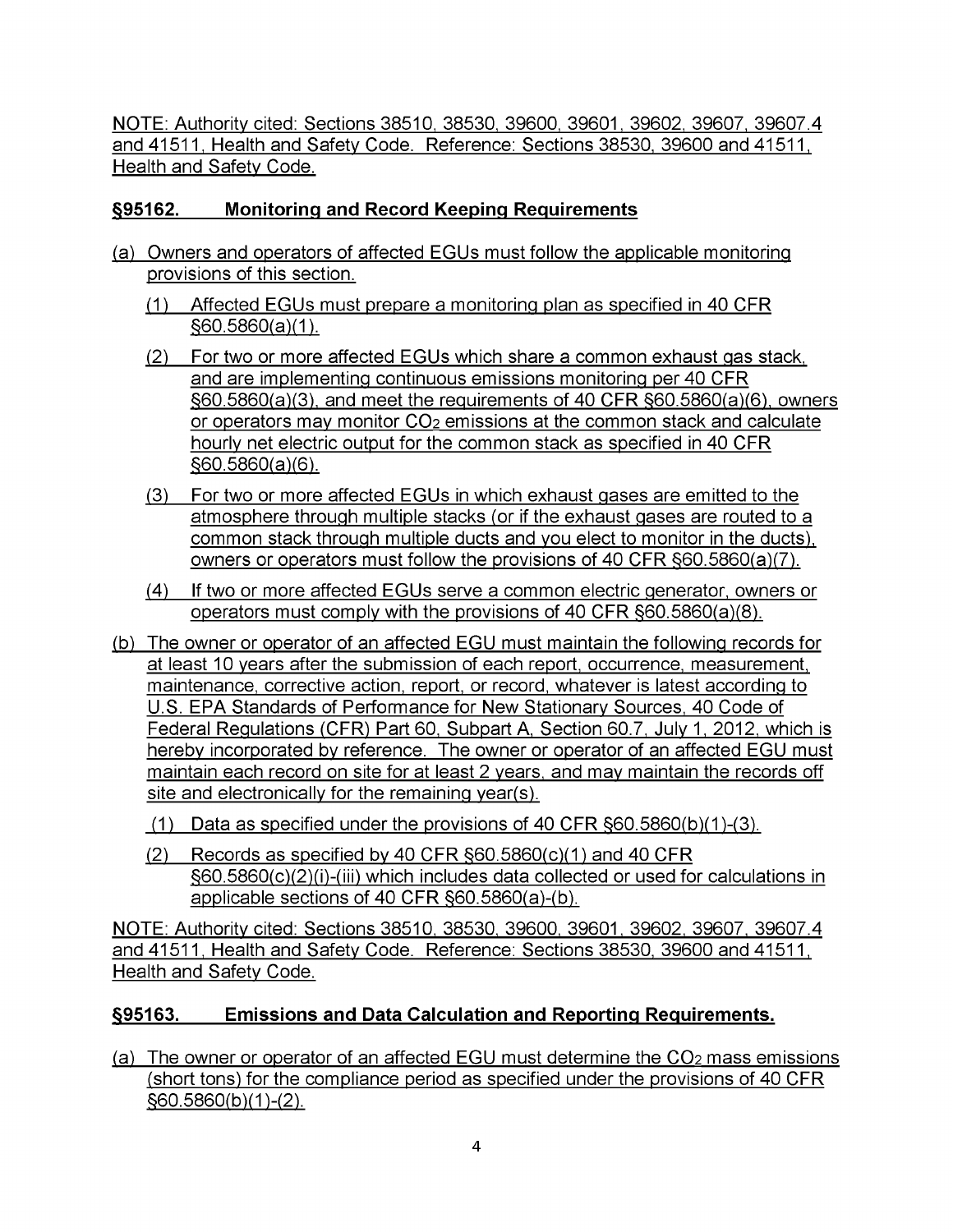- (b) The owner or operator of an affected EGU that exclusively combusts liquid fuel and/or gaseous fuel may determine the hourly CO<sub>2</sub> mass emissions according to 40 CFR §60.5860(a)(4)(i) through (a)(4)(vi).
- (c) The owner or operator of an affected EGU (or group of affected units that share a monitored common stack) must comply with all requirements of 40 CFR §60.5860(b)(3) for measurement and calculation of net electric output, useful thermal output, and mechanical output, and determine net energy output.
- (d) Each year, any affected EGUs must submit the information specified in 40 CFR §60.5860(d), paragraphs (1) and (3) to the Air Resources Board pursuant to section 95104(e) of this article, under the schedule specified in section 95103(e) of this article.

NOTE: Authority cited: Sections 38510, 38530, 39600, 39601, 39602, 39607, 39607.4 and 41511, Health and Safety Code. Reference: Sections 38530, 39600 and 41511, Health and Safety Code.

## **17 CCR §95163. Emissions and Data Calculation and Reporting Requirements.**

- (a) The owner or operator of an affected EGU must determine the  $CO<sub>2</sub>$  mass emissions (short tons) for the compliance period as specified under the provisions of 40 CFR §60.5860(b)(1)-(2).
- (b) The owner or operator of an affected EGU that exclusively combusts liquid fuel and/or gaseous fuel may determine the hourly  $CO<sub>2</sub>$  mass emissions according to 40 CFR §60.5860(a)(4)(i) through (a)(4)(vi).
- (c) The owner or operator of an affected EGU (or group of affected units that share a monitored common stack) must comply with all requirements of 40 CFR §60.5860(b)(3) for measurement and calculation of net electric output, useful thermal output, and mechanical output, and determine net energy output.
- (d) Each year, any affected EGUs must submit the information specified in 40 CFR §60.5860(d), paragraphs (1) and (3) to the Air Resources Board pursuant to section 95104(e) of this article, under the schedule specified in section 95103(e) of this article.

## **Amendments to the Cap-and-Trade Regulation**

## **§ 95840. Compliance Periods.**

Duration of Compliance Periods is as follows:

(d) If U.S. EPA has approved California's plan for compliance with the Clean Power Plan, as memorialized by publication in the Federal Register and Code of

\*\*\*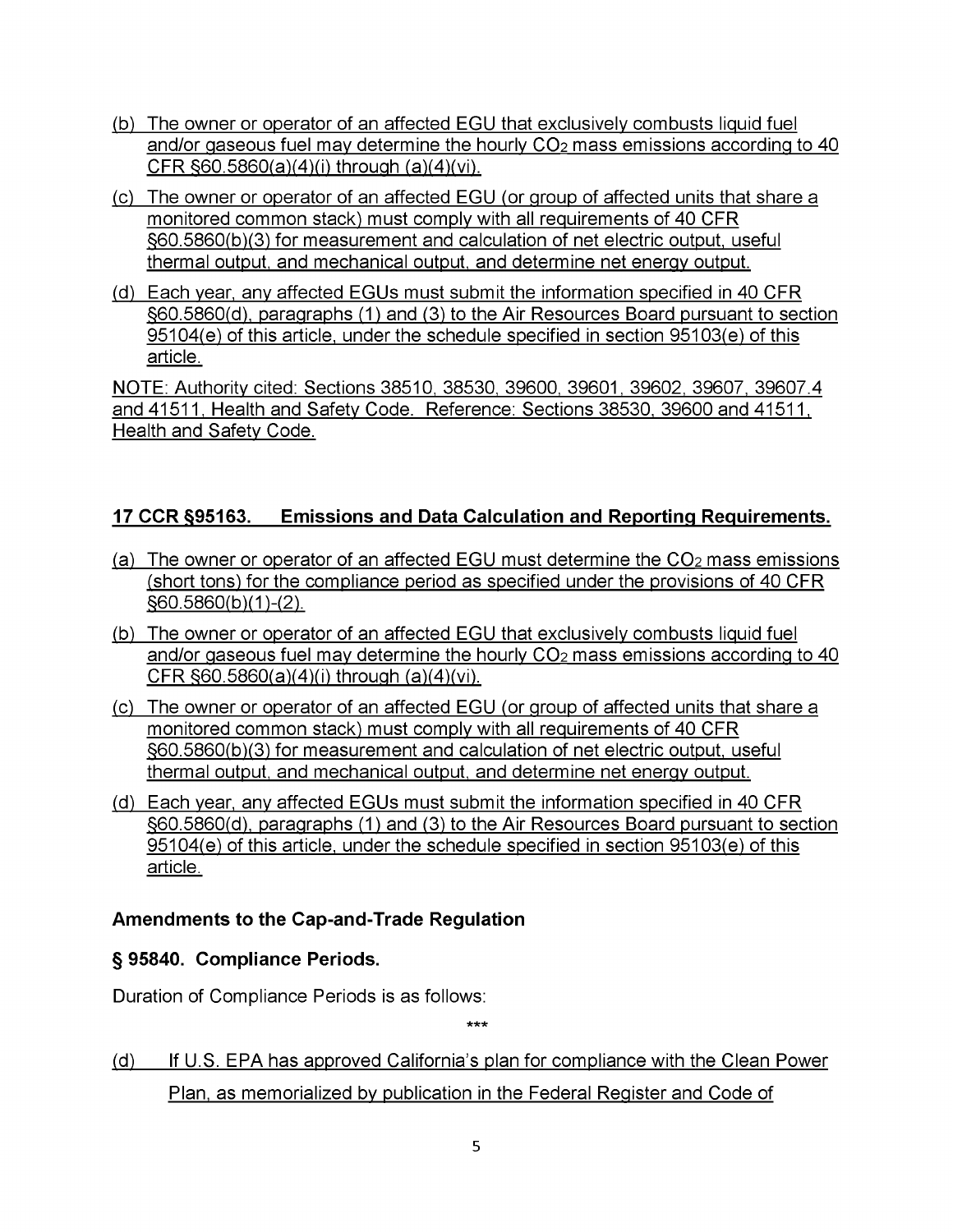Federal Regulations, then compliance periods starting January 1,2021 shall be as follows:

- (1) The fourth compliance period starts on January 1,2021, and ends on December 31,2022.
- (2) The fifth compliance period starts on January 1, 2023, and ends on December 31,2024.
- (3) The sixth compliance period starts on January 1,2025, and ends on December 31,2027.
- (4) The seventh compliance period starts on January 1,2028, and ends on December 31,2029.
- (5) The eighth compliance period starts on January 1,2030, and ends on December 31,2031.
- (6) Each subsequent compliance period after the eighth compliance period has a duration of two calendar years.
- (e) If U.S. EPA has not approved California's plan for compliance with the Clean Power Plan by January 1, 2019, including the specified compliance periods in section 95840(d), then the fourth compliance period starts on January 1, 2021, and ends on December 31, 2023, and each subsequent compliance period has a duration of three calendar years.

NOTE: Authority cited: Sections 38510, 38560, 38562, 38570, 38571, 38580, 39600 and 39601, Health and Safety Code. Reference: Sections 38530, 38560.5, 38564, 38565, 38570 and 39600, Health and Safety Code.

#### **§ 95859. Federal Clean Power Plan Requirements.**

(a) The federal Clean Power Plan (CPP) means Subpart UUUU of 40 CFR Part 60 (40 CFR §§60.5700 to 60.5880) published in the Federal Register on October 23, 2015. The provisions of this section apply only if U.S. EPA has approved each provision as part of California's plan for compliance with the Clean Power Plan, as memorialized by publication in the Federal Register and Code of Federal Regulations.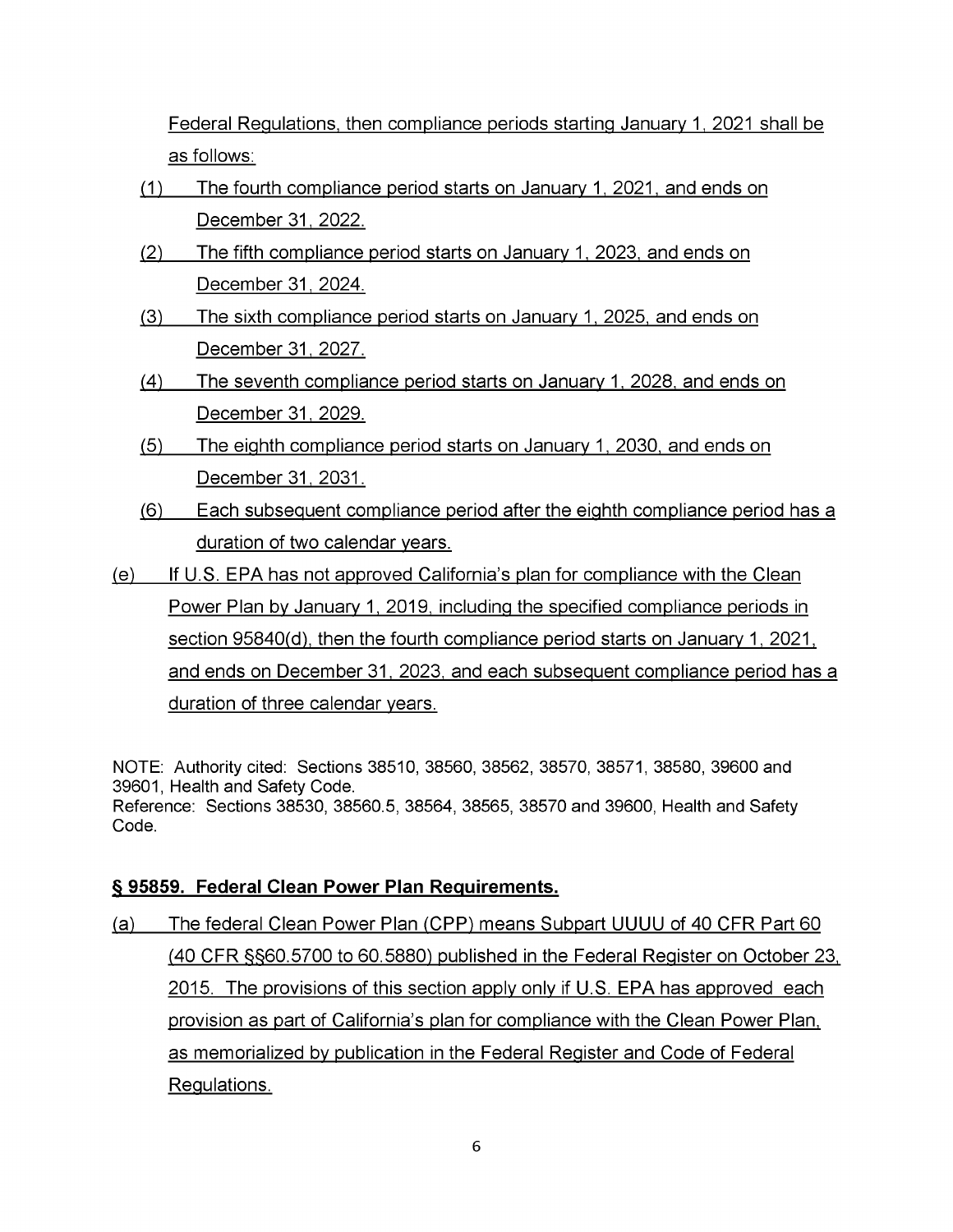- (b) General Requirements for Electricity Generating Units Subject to CPP (affected EGUs). Beginning January 1,2021, and thereafter, all entities that own or operate at least one CPP EGU located in California must:
	- (1) Be registered in the Cap-and-Trade Program pursuant to section 95830 regardless of annual emissions level and remain registered for the duration of CPP regardless of cessation, annual emissions level, or any other factor;
	- (2) Report and verify emissions pursuant to MRR sections 95160 to 95163; and
	- (3) Be in compliance with section 95856.
- (c) Deadline to Notify U.S. EPA of CPP Backstop Activation. By July <sup>1</sup> of the year after a compliance period ends, the Executive Officer shall compare the applicable aggregate reported emissions and assigned emissions for all affected EGUs for the compliance period to the applicable CPP backstop trigger established in Appendix D. If the applicable aggregate reported emissions and assigned emissions for all affected EGUs for the compliance period is greater than the applicable CPP backstop trigger established in Appendix D, then the Executive Officer shall inform U.S.EPA that the CPP backstop is activated pursuant to 40 CFR § 60.5870(b).
- (d) CPP Backstop Activation. By October 24 of the year after a compliance period ends, the Executive Officer shall compare the aggregate reported and verified emissions and assigned emissions for all affected EGUs for the compliance period to the aggregate CPP backstop trigger established in Appendix D. If the aggregate reported and verified emissions and assigned emissions for all affected EGUs for the compliance period is greater than the CPP backstop trigger established in Appendix D, then the CPP backstop is activated; otherwise the CPP backstop is not activated. The CPP backstop will apply to the compliance period *n*+1, the backstop compliance period, which immediately follows a triggering compliance period *n,* the triggering compliance period*,* in which the aggregate affected EGU emissions exceeded the CPP backstop trigger.
- (e) CPP Backstop. If the CPP backstop is activated pursuant to section 95859(d), then sections 95859(e)(1)-(8) shall apply.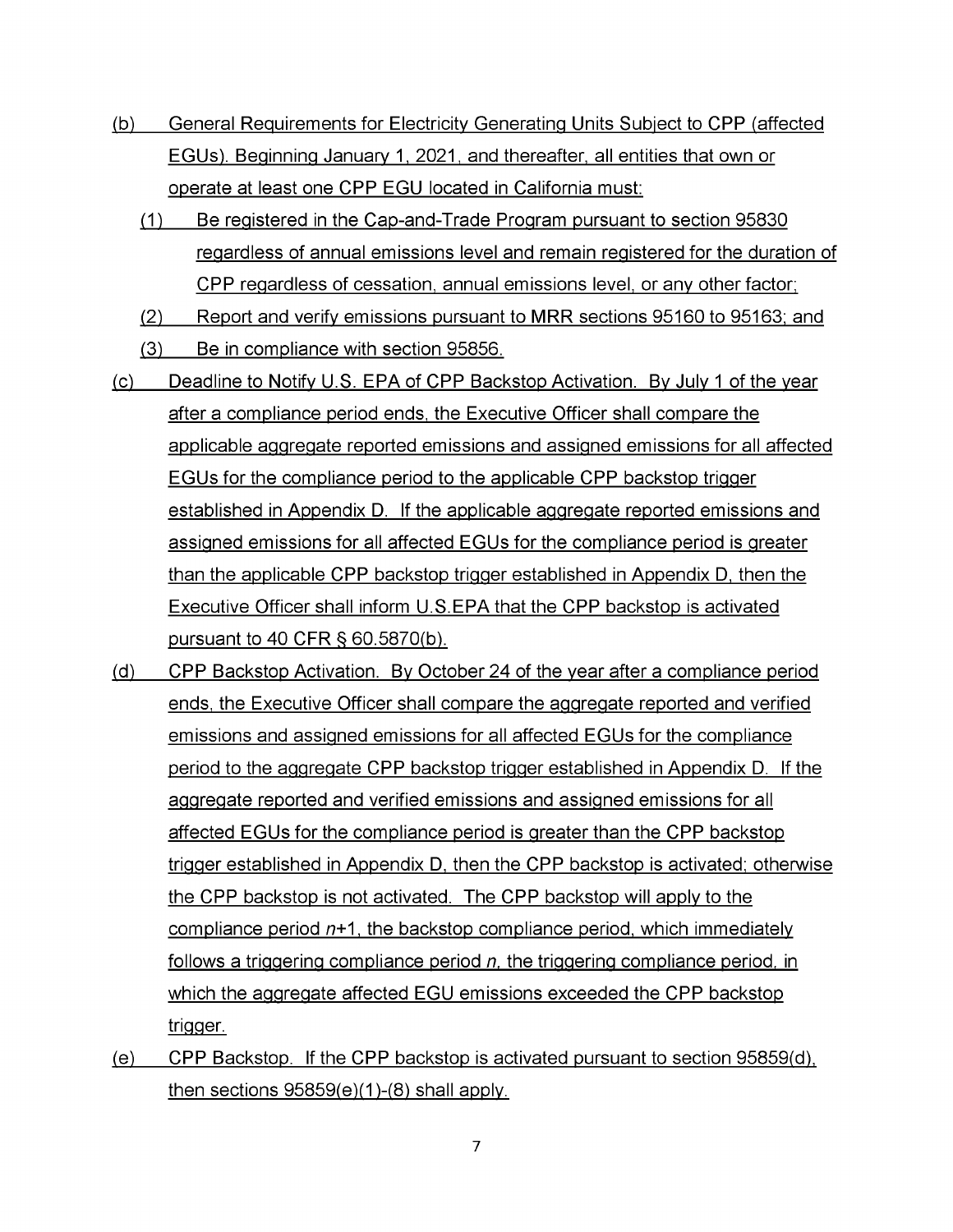- (1) Creation of CPP Backstop Account. The accounts administrator will create and maintain a holding account that is under the control of the Executive Officer and known as the CPP Backstop (CPPB) Account:
	- (A) Into which the Executive Officer will transfer CPP allowances pursuant to section 95859(e)(4); and
	- (B) From which the Executive Officer may transfer CPP allowances pursuant to sections 95859(e)(5) and (e)(8).
- (2) Creation of CPP Allowances. The Executive Officer shall create CPP allowances pursuant to section 95859(e)(4) and place these allowances into the CPPB Account. The Executive Officer shall assign each CPP allowance a unique serial number that indicates the compliance period allowance budget from which the allowance originates. CPP allowances are available only to entities that own or operate at least one affected EGU located in California.
- (3) CPP Backstop Compliance Obligation. Entities with at least one CPP EGU incur a CPP backstop compliance obligation for the compliance period *n*+1, the backstop compliance period, that immediately follows the compliance period *n*, the triggering compliance period, in which the aggregate affected EGU sector emissions exceeded the CPP backstop trigger. The CPP backstop compliance obligation in compliance period *n*+1 for an affected EGU equals the affected EGU's emissions for compliance period *n*+1 that are reported and verified pursuant to MRR sections 95160 to 95163 or the emissions for compliance period *n*+1 that are assigned by the Executive Officer.
- (4) Quantity of CPP Allowances Created in the CPPB Account. By October 24 of the year following a triggering compliance period, the Executive Officer shall create a number of CPP allowances calculated by the following equation and place them in the CPPB Account:

 $CPPB_{\text{created},n+1} = T_{\text{CPP},n+1} - (E_{\text{sector},n} - T_{\text{CPP},n})$ 

Where: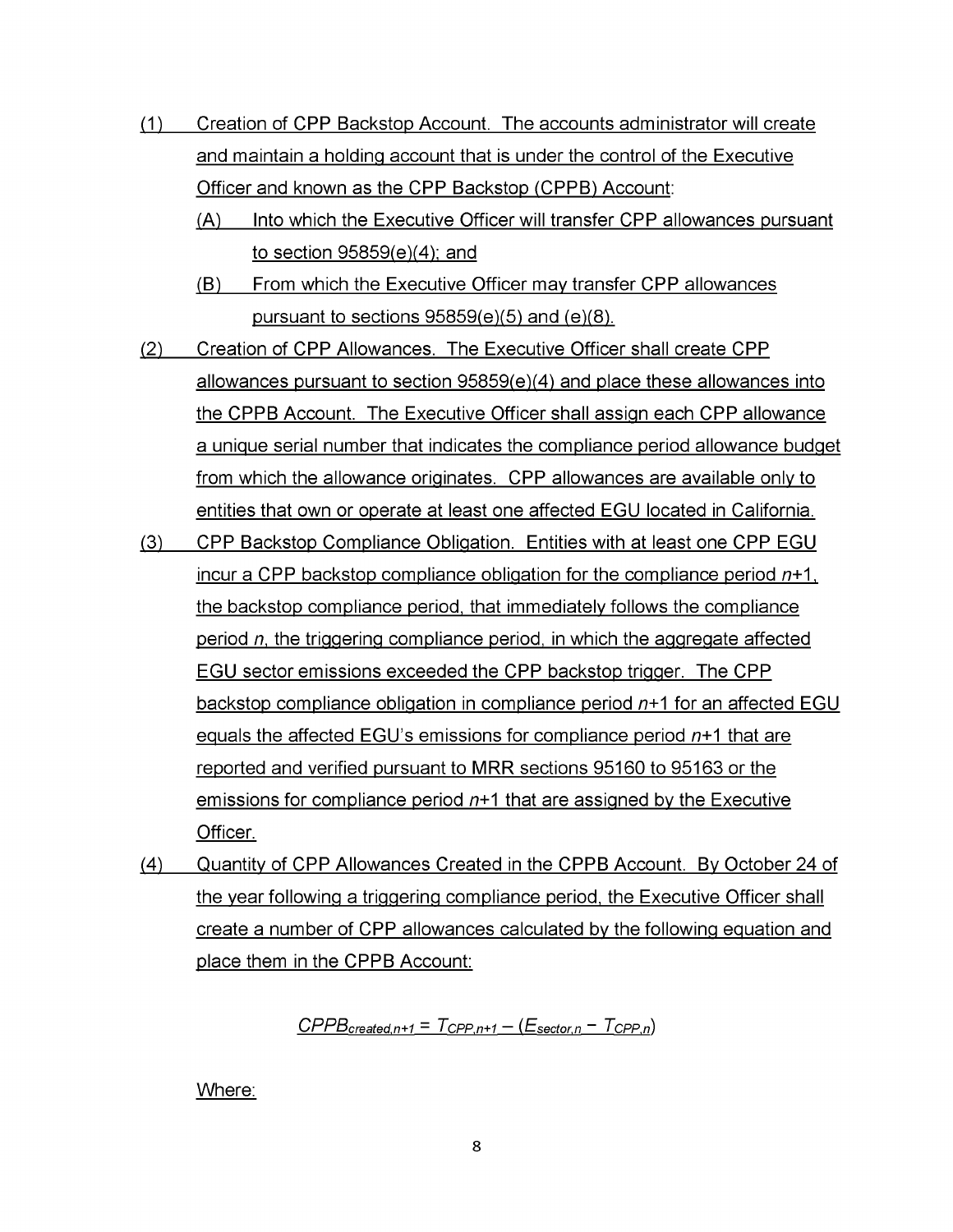"CPPB*created,n+1'* is the number of CPP allowances with compliance period vintage *n*+1 created and transferred to the CPPB Account;

"*Esector,n*" is the aggregate reported and verified emissions and assigned emissions for all affected EGUs, rounded up to the nearest whole metric ton value, for the triggering compliance period *n* in which the emissions exceeded the CPP backstop trigger;

"*Tcpp,n*" is the CPP glidepath target for the triggering compliance period *n* that is established in Appendix D; and

" $T_{CPP,n+1}$ " is the CPP glidepath target for the backstop compliance period  $n+1$ that is established in Appendix D.

(5) Allocation of CPP Allowances. By October 24 of the year following a triggering compliance period, the Executive Officer shall allocate the number of CPP allowances from the CPPB Account to the holding account of each facility with an affected EGU that is calculated by the following equation:

$$
A_{facility} = \frac{\sum_{i} E_{EGU,n,i}}{E_{sector,n}} \times CPPB_{created,n+1}
$$

Where:

"*Afacility"* is the number of CPP allowances, rounded up to the nearest whole number, transferred from the CPPB Account to the holding account of a facility that owns or operates at least one CPP EGU located in California;

"*EEGu,n,i*" is the reported and verified emissions or the assigned emissions in the triggering compliance period *n* for affected EGU *i* at the facility;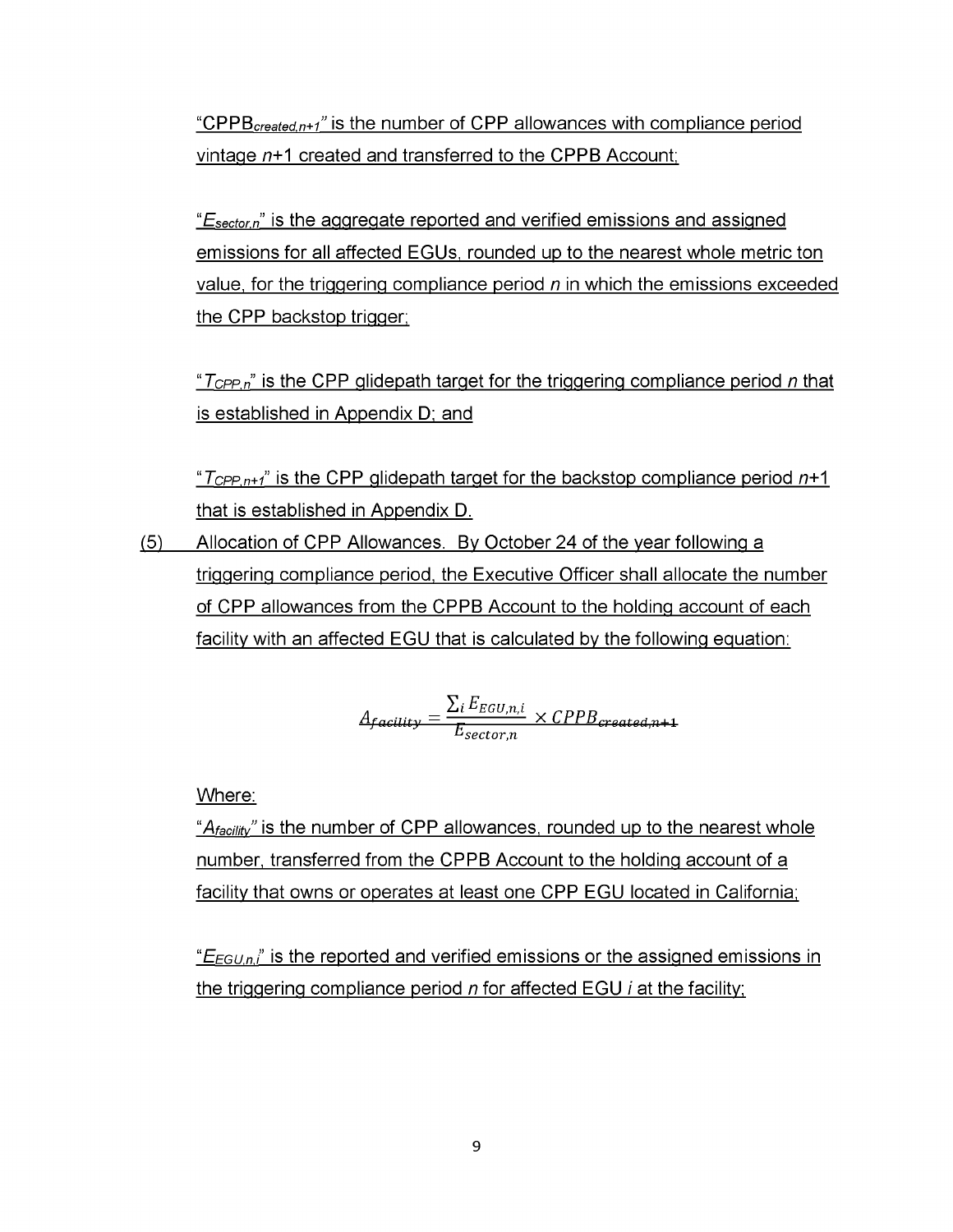"*Esector,n*" is the aggregate reported and verified emissions and assigned emissions for all CPP EGUs for the triggering compliance period *n* in which the emissions exceeded the CPP glidepath target; and

"CPPB*created,n+i"* is the number of CPP allowances with compliance period vintage *n*+1 created and transferred to the CPPB Account pursuant to section 95859(e)(4).

- (6) Trading of CPP Allowances. CPP allowances may only be traded among entities that own or operate affected EGUs located in California and that are registered in the Program. Trading of CPP allowances must be conducted pursuant to section 95921.
- (7) Timely Surrender of CPP Allowances. Entities with at least one affected EGU must surrender one CPP allowance for each metric ton of emissions for the CPP backstop compliance obligation in section 95859(e)(3). Each entity must transfer from its holding account to its compliance account a sufficient number of CPP allowances to meet the CPP backstop compliance obligation established pursuant to section 95859(e)(3). Each entity must transfer sufficient CPP allowances to its compliance account to fulfill its CPP backstop compliance obligation by 5 p.m. Pacific Standard Time (or Pacific Daylight Time, when in effect) on November <sup>1</sup> of the calendar year following the final year of the backstop compliance period *n*+1.
- (8) Retirement of Remaining CPP Allowances. Any CPP allowances with compliance period vintage *n*+1 remaining in the CPPB Account after the CCP backstop compliance obligation deadline in section 95859(e)(7) shall be transferred to the Retirement Account by the Executive Officer.

NOTE: Authority cited: Sections 38510, 38560, 38562, 38570, 38571, 38580, 39600 39601, and 39602, Health and Safety Code. Reference: Sections 38530, 38560.5, 38564, 38565, 38570 and 39600, Health and Safety Code.